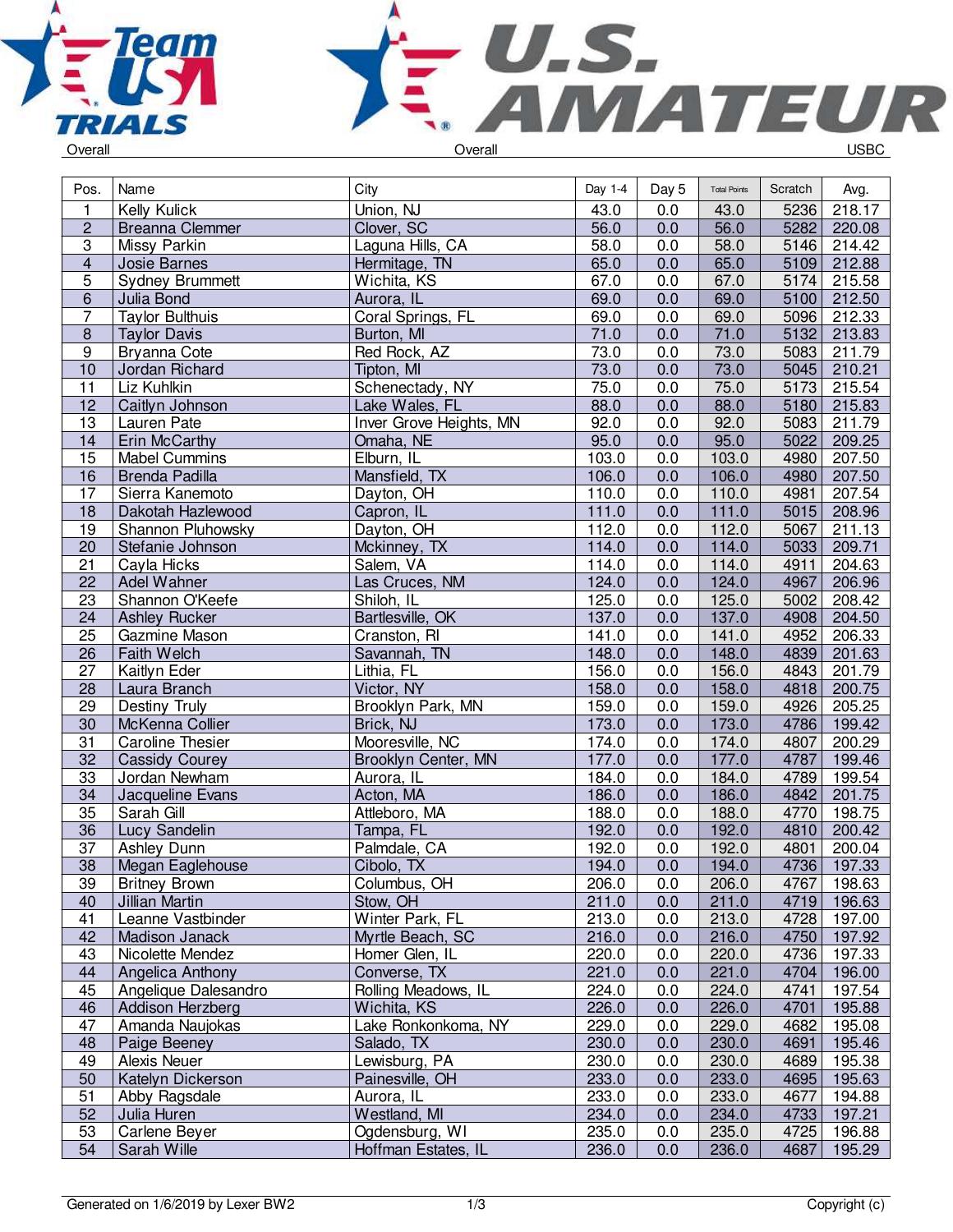



| Pos.            | Name                    | City                      | Day 1-4 | Day 5 | <b>Total Points</b> | Scratch | Avg.        |
|-----------------|-------------------------|---------------------------|---------|-------|---------------------|---------|-------------|
| 55              | <b>Haley Youker</b>     | East Syracuse, NY         | 240.0   | 0.0   | 240.0               | 4694    | 195.58      |
| 56              | Cara Stasel             | Bonaire, GA               | 242.0   | 0.0   | 242.0               | 4671    | 194.63      |
| $\overline{57}$ | Jenna Williams          | Homosassa, FL             | 252.0   | 0.0   | 252.0               | 4667    | 194.46      |
| 58              | <b>Brigitte Jacobs</b>  | Freeport, IL              | 254.0   | 0.0   | 254.0               | 4632    | 193.00      |
| 59              | Michaela Kelly          | Bettendorf, IA            | 256.0   | 0.0   | 256.0               | 4671    | 194.63      |
| 60              | Leah Glazer             | Henderson, NV             | 258.0   | 0.0   | 258.0               | 4688    | 195.33      |
| 61              | Kelsey Abrahamsen       | Seattle, WA               | 264.0   | 0.0   | 264.0               | 4624    | 192.67      |
| 62              | Alexis Ijams            | Wichita, KS               | 267.0   | 0.0   | 267.0               | 4688    | 195.33      |
| 63              | Hannah Forton           | Macomb, MI                | 269.0   | 0.0   | 269.0               | 4635    | 193.13      |
| 64              | Samantha Gainor         | Chesterfield Township, MI | 276.0   | 0.0   | 276.0               | 4614    | 192.25      |
| 65              | <b>Madison Bailey</b>   | Rocklin, CA               | 281.0   | 0.0   | 281.0               | 4610    | 192.08      |
| 66              | Paige Peters            | Toms River, NJ            | 283.0   | 0.0   | 283.0               | 4648    | 193.67      |
| 67              | <b>Haley Carroll</b>    | Williamsville, NY         | 286.0   | 0.0   | 286.0               | 4580    | 190.83      |
| 68              | <b>Britaney Myers</b>   | Mechanicville, NY         | 291.0   | 0.0   | 291.0               | 4606    | 191.92      |
| 69              | Olivia Farwell          | Elizabethtown, PA         | 291.0   | 0.0   | 291.0               | 4596    | 191.50      |
| 70              | <b>Patricia Rosales</b> | Orlando, FL               | 291.0   | 0.0   | 291.0               | 4581    | 190.88      |
| $\overline{71}$ | Bryanna Leyen           | Perry Hall, MD            | 291.0   | 0.0   | 291.0               | 4576    | 190.67      |
| $\overline{72}$ | Amanda Morgan           | Killeen, TX               | 292.0   | 0.0   | 292.0               |         | 4619 192.46 |
| 73              | Melanie Katen           | San Jose, CA              | 292.0   | 0.0   | 292.0               | 4592    | 191.33      |
| 74              | Allie Leiendecker       | Wooster, OH               | 296.0   | 0.0   | 296.0               | 4667    | 194.46      |
| 75              | <b>Crystal Elliott</b>  | Palm Bay, FL              | 298.0   | 0.0   | 298.0               | 4638    | 193.25      |
| 76              | Maranda Pattison        | Redwood Valley, CA        | 303.0   | 0.0   | 303.0               | 4577    | 190.71      |
| $\overline{77}$ | Olivia Komorowski       | Oshkosh, WI               | 303.0   | 0.0   | 303.0               | 4564    | 190.17      |
| $\overline{78}$ | <b>Hope Gramly</b>      | Aubrey, TX                | 304.0   | 0.0   | 304.0               | 4578    | 190.75      |
| 79              | Brooklyn Boudreau       | Snohomish, WA             | 304.0   | 0.0   | 304.0               | 4577    | 190.71      |
| 80              | <b>Kamerin Peters</b>   | Toms River, NJ            | 305.0   | 0.0   | 305.0               | 4510    | 187.92      |
| 81              | Jenna Coldiron          | Cincinnati, OH            | 306.0   | 0.0   | 306.0               | 4575    | 190.63      |
| 82              | Jessica Wolfe           | Kettering, OH             | 319.0   | 0.0   | 319.0               | 4526    | 188.58      |
| 83              | Justine Brookover       | Parkersburg, WV           | 334.0   | 0.0   | 334.0               | 4503    | 187.63      |
| 84              | Arianna Campbell        | Coos Bay, OR              | 337.0   | 0.0   | 337.0               | 4534    | 188.92      |
| 85              | Jennifer Loredo         | Fresno, CA                | 338.0   | 0.0   | 338.0               | 4569    | 190.38      |
| 86              | Amber MacLeod           | Brick, NJ                 | 339.0   | 0.0   | 339.0               | 4454    | 185.58      |
| 87              | April McDonnell         | North Las Vegas, NV       | 340.0   | 0.0   | 340.0               | 4583    | 190.96      |
| 88              | Madysen Keller          | Indian Trail, NC          | 341.0   | 0.0   | 341.0               | 4537    | 189.04      |
| 89              | <b>Elizabeth Ross</b>   | Schenectady, NY           | 346.0   | 0.0   | 346.0               | 4429    | 184.54      |
| 90              | Hannah Triske           | Minnetonka, MN            | 351.0   | 0.0   | 351.0               | 4491    | 187.13      |
| 91              | Katelyn Orisek          | Yorkville, IL             | 354.0   | 0.0   | 354.0               | 4483    | 186.79      |
| 92              | <b>Crystal Singh</b>    | Parkland, FL              | 359.0   | 0.0   | 359.0               | 4470    | 186.25      |
| 93              | Maryssa Carey           | Hobart, IN                | 361.0   | 0.0   | 361.0               |         | 4427 184.46 |
| 94              | Kayla Ovesny            | Norman, OK                | 366.0   | 0.0   | 366.0               | 4454    | 185.58      |
| 95              | Kaitlyn Rudy            | Buffalo Grove, IL         | 366.0   | 0.0   | 366.0               | 4442    | 185.08      |
| 96              | Madeleine McDuff        | Katy, TX                  | 367.0   | 0.0   | 367.0               | 4523    | 188.46      |
| 97              | Denisyha Waller         | Markham, IL               | 373.0   | 0.0   | 373.0               | 4444    | 185.17      |
| 98              | Veronica Petrinec       | Titusville, FL            | 374.0   | 0.0   | 374.0               | 4462    | 185.92      |
| 99              | Montana Meyer           | Imperial, MO              | 374.0   | 0.0   | 374.0               | 4461    | 185.88      |
| 100             | Jalesa Johnson          | Delmar, DE                | 375.0   | 0.0   | 375.0               | 4435    | 184.79      |
| 101             | Lara Kurt               | Leland, NC                | 377.0   | 0.0   | 377.0               | 4421    | 184.21      |
| 102             | Evan Smith              | Seattle, WA               | 378.0   | 0.0   | 378.0               | 4320    | 180.00      |
| 103             | Ashley Channell         | Morris Chapel, TN         | 381.0   | 0.0   | 381.0               | 4441    | 185.04      |
| 104             | Amelia Kiefer           | Jasper, IN                | 384.0   | 0.0   | 384.0               | 4445    | 185.21      |
| 105             | Kasey Eaton             | Wyoming, MI               | 387.0   | 0.0   | 387.0               | 4435    | 184.79      |
| 106             | Megan Hess              | Urbandale, IA             | 388.0   | 0.0   | 388.0               | 4440    | 185.00      |
| 107             | Cassidy Ray             | Herrin, IL                | 390.0   | 0.0   | 390.0               | 4443    | 185.13      |
| 108             | Emma Dockery            | Kent, OH                  | 390.0   | 0.0   | 390.0               | 4426    | 184.42      |
|                 |                         |                           |         |       |                     |         |             |